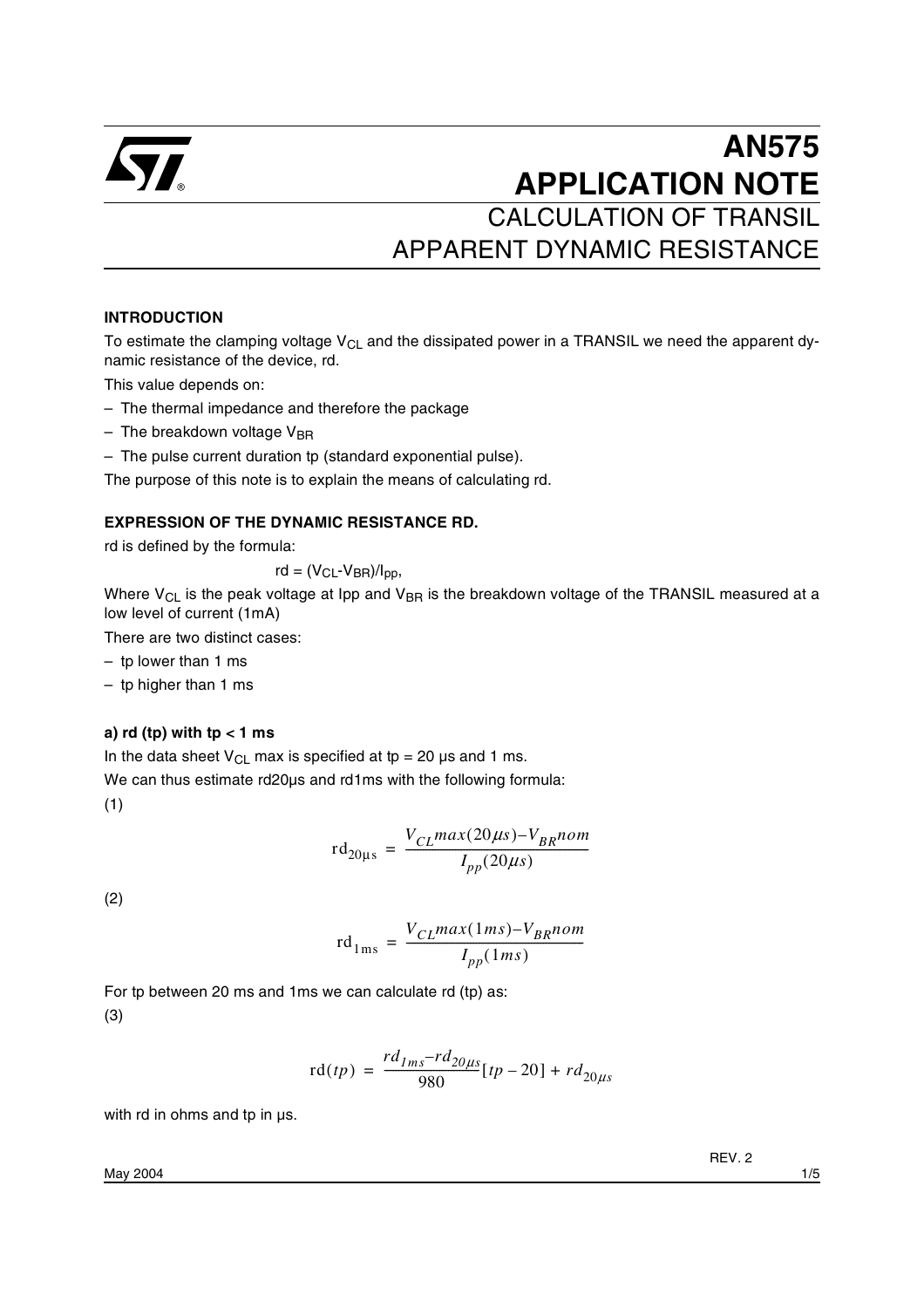## **AN575 APPLICATION NOTE**

The apparent dynamic resistance decreases when the duration decreases. For tp  $<$  20  $\mu$ s we can use a constant value equal to rd calculated for 20 µs (relation (1)). This is a pessimistic rule.

#### **b)**  $rd$  (**tp**) with  $tp > 1$  ms

STMicroelectronics TRANSILS are built with one chip for the low voltage parts and with two chips in series for the high voltage ones. The two cases need to be considered separately.

#### **b.1. Low voltage devices**

(Up to 213 V for BZW series and up to 220 V for KE series).

Using thermal criteria we obtain the typical dynamic resistance rd TYP for tp higher than 1ms: (4)

rd 
$$
_{\text{typ}} = \alpha \tau
$$
 *Rth* [1- exp (-*tp*/ $\tau$ )]<sup>B</sup>  $V_{\text{BR}}^2$  nom

Where:

 $-\alpha_T$  is the temperature coefficient of V<sub>BR</sub>. It can be found in the protection devices databook.

– Rth, τ, B define the transient thermal impedance Zth.

The curve  $Z$ th =  $f$ (tp) is given in the data sheet.

Rth, t, B depend on the package. Their values, assuming that the device is mounted on a printed circuit board, are grouped together in the following table.

#### **Table 1.**

| <b>PACKAGE</b> | <b>FAMILY</b> | в    | T(s) | <b>Rth</b><br>$(^{\circ}C/W)$ |
|----------------|---------------|------|------|-------------------------------|
| F126           | BZW04         | 0.41 | 150  | 100                           |
| F126           | BZW06         | 0.43 | 150  | 100                           |
| CB429          | 1.5KE         | 0.49 | 150  | 75                            |
| AG             | BZW50         | 0.63 | 120  | 65                            |

#### **b.2. High voltage devices**

(Over 213 V for BZW series and over 220 V for KE series)

In this case, the following formula is used:

(5)

$$
rd_{typ} = \frac{\alpha T}{2} R_{th} \bigg[ 1 - exp\bigg(\frac{-t_p}{T}\bigg) \bigg]^B V_{BR}^2 \text{nom}
$$

57

Note: To estimate the maximum value of  $V_{CL}$  and the peak power in the TRANSIL we have to use a coefficient k to take into account the dispersion of the various parameters (rd max = k rd  $_T\gamma$ P). k = 2 is recommended.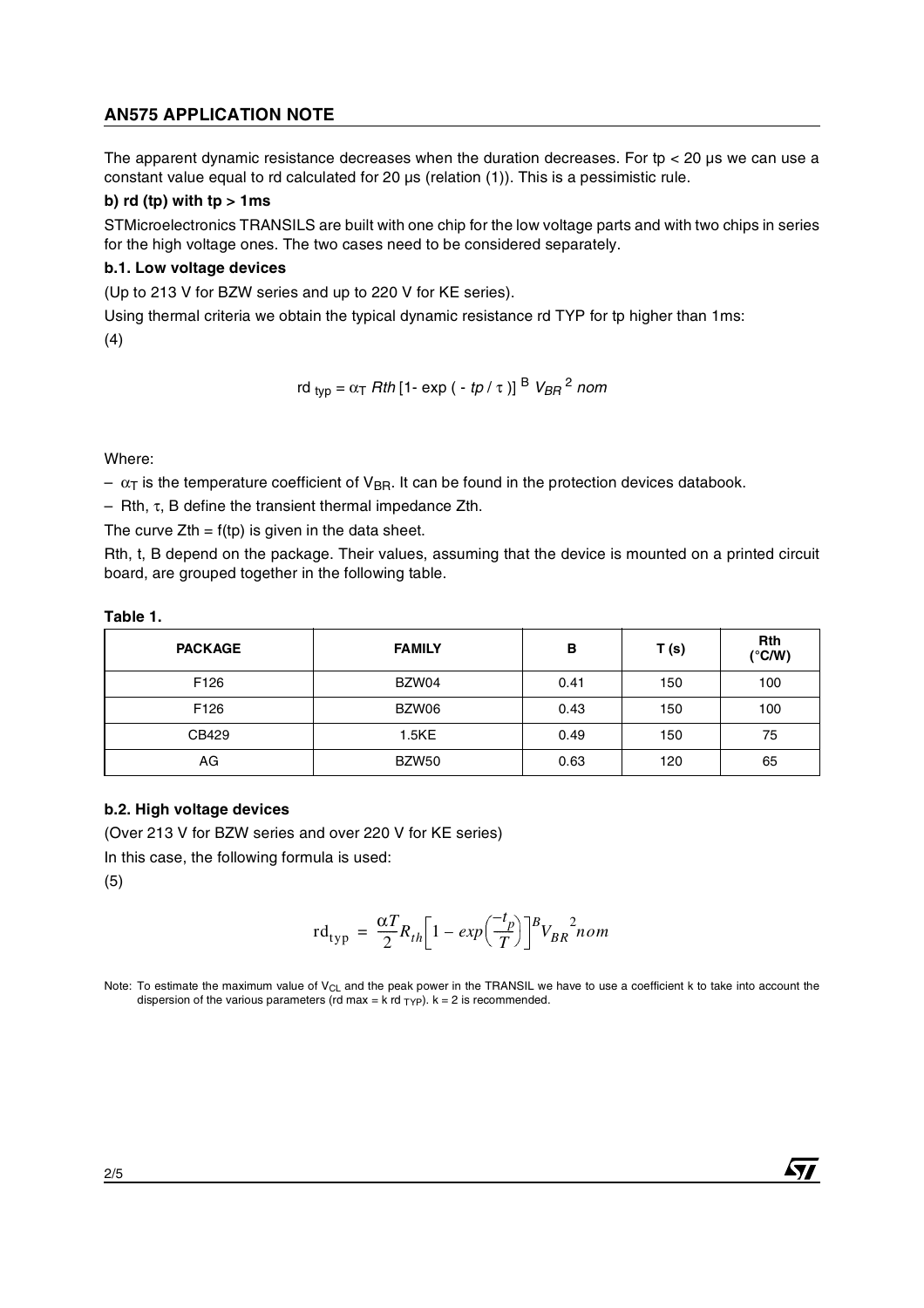#### **EXAMPLE OF APPLICATION: CHOICE OF A TRANSIL**

Assume the surge current in the TRANSIL is an exponential pulse with  $I_{pp} = 3A$  and tp = 30ms. In the application (Figure 1) we have to check that  $V_{RM}$  >  $V_{CC}$  = 30V and  $V_{CL}$  max < 55V with a maximum ambient temperature of 50 °C.

Try to use a 1.5KE36 P

The data sheet gives:

 $V_{\text{RM}} = 30.8V$  (>30V)  $V_{BR}$  max = 39.6V  $V_{BB}$  nom = 36V  $\alpha_T = 9.9 \times 10^{-4}$  / $\degree$ C

The table Figure1 gives:

 $R_{th} = 75^{\circ}$ C/W  $\tau = 150s$  $B = 0.49$ 

With the relation (4) we find:

rd  $_{\text{TVP}}$  = 1.5 Ohm rd max = 3 Ohms  $V_{CL}$  max =  $V_{BR}$  max (1+ $\alpha$ <sub>T</sub> (T<sub>amb</sub> max -25)) + rd max  $I_{pp}$  = 50.2V  $V_{CL}$  max = 50.2V < 55V  $P_P = V_{CL}$  max x  $I_{pp} = 148.8W$ 

The 1.5KE TRANSIL datasheet (curves Figure 1 and Figure 3) indicates (at 50C for a duration of 30ms) a maximum dissipation of 90% x 200W = 180W

So a 1.5KE36P can be used in this application.

#### **Figure 1. Application Diagram**

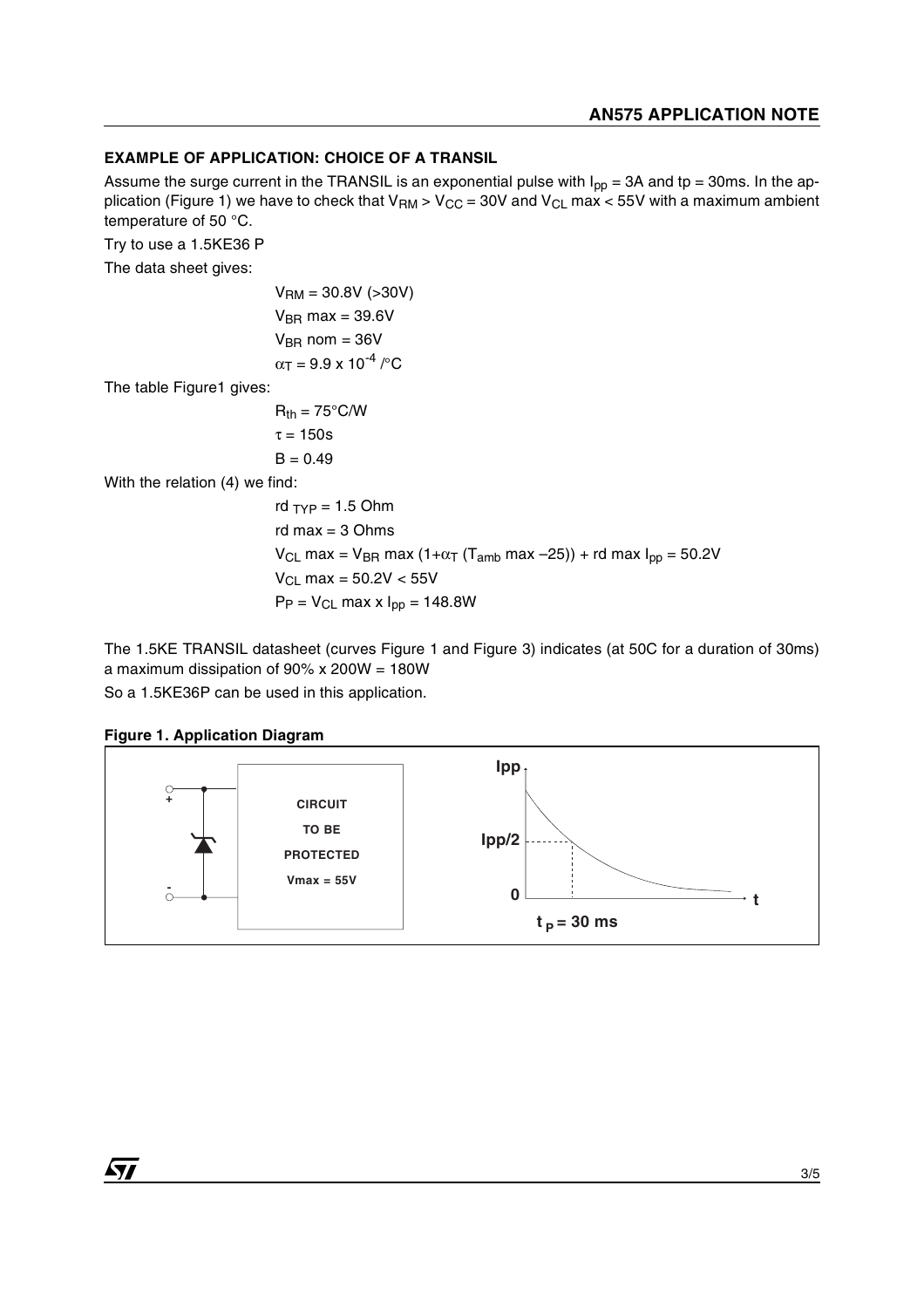# **AN575 APPLICATION NOTE**

## **REVISION HISTORY**

## **Table 2. Revision History**

| <b>Date</b> | <b>Revision</b> | <b>Description of Changes</b>         |
|-------------|-----------------|---------------------------------------|
| March-1993  |                 | <b>First Issue</b>                    |
| 13-May-2004 |                 | Stylesheet update. No content change. |